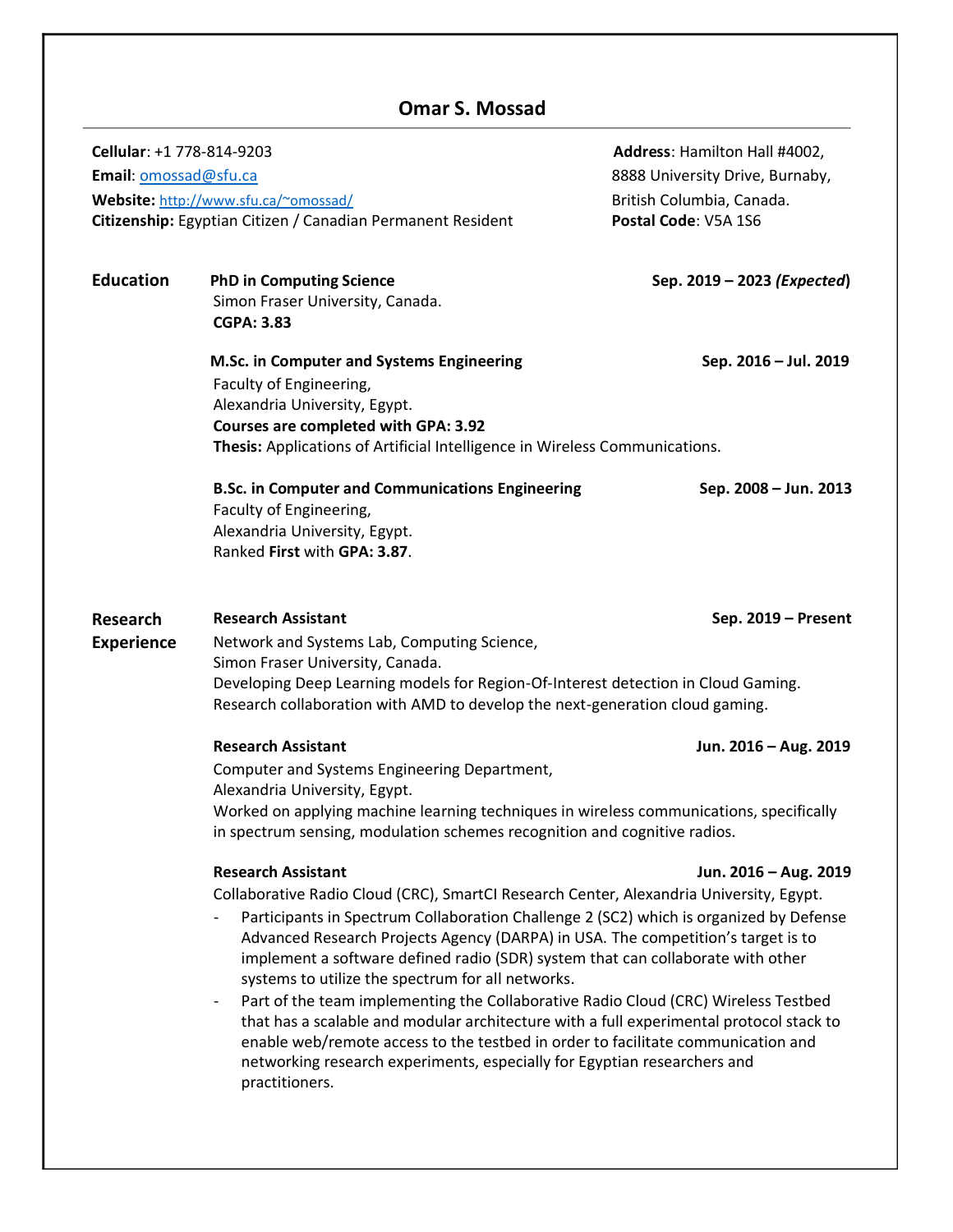**Teaching Assistant Jun. 2015 – Aug. 2019**

**Work** 

**Experience** Computer and Systems Engineering Department, Faculty of Engineering, Alexandria University, Egypt.

## **Software Engineer**

Uniliver, Alexandria, Egypt.

My work included the following:

- Development of Web applications for Business requirements using Java.
- Investigate and execute a migration plan to convert multiple Oracle databases to MySQL.

#### **Software Intern**

Orange Business Services, Cairo, Egypt. The internship included:

- Linux bash scripting sessions.
- Application hosting and development.
- Servers maintenance.

## **Engineering Intern**

Vodafone Telecom, Alexandria, Egypt. The internship included:

- Mobile Communication sessions.
- LTE and State of Art Communication paradigms.
- Hardware for Telecom Operators.

**Publications [1] Omar S. Mossad,** K. Diab, M. Hefeeda and I. Amer, "**DeepGame: Efficient Video Encoding for Cloud Gaming"** *in 2021 29th ACM International Conference on Multimedia (ACMMM) Chengdu, China. (accepted: July 2021)*

> **[2] Omar S. Mossad,** Mustafa Y. ElNainay, and Marwan Torki, "**[Deep Convolutional](https://ieeexplore.ieee.org/abstract/document/8766665)  [Neural Network with Multi-Task Learning Scheme for Modulations Recognition](https://ieeexplore.ieee.org/abstract/document/8766665)"** *in 2019 15th International Conference on Wireless Communications and Mobile Computing (IWCMC) Tangier, Morocco.*

**[3] Omar S. Mossad**, Mustafa Y. ElNainay, "**[Genetic Algorithm -based Crowdsensing](https://ieeexplore.ieee.org/document/8589174)  [for Cognitive Radio Networks](https://ieeexplore.ieee.org/document/8589174)**" *in 2018 14th International Conference on Wireless and Mobile Computing, Networking and Communications (WiMob) Limassol, Cyprus.*

**[4] Omar S. Mossad, ….** , "**[FAT ALBERT: Finding Answers in Large Texts using Semantic](https://arxiv.org/abs/2009.01004)  [Similarity Attention Layer based on BERT](https://arxiv.org/abs/2009.01004)"** *2020 Arxiv Pre-print*